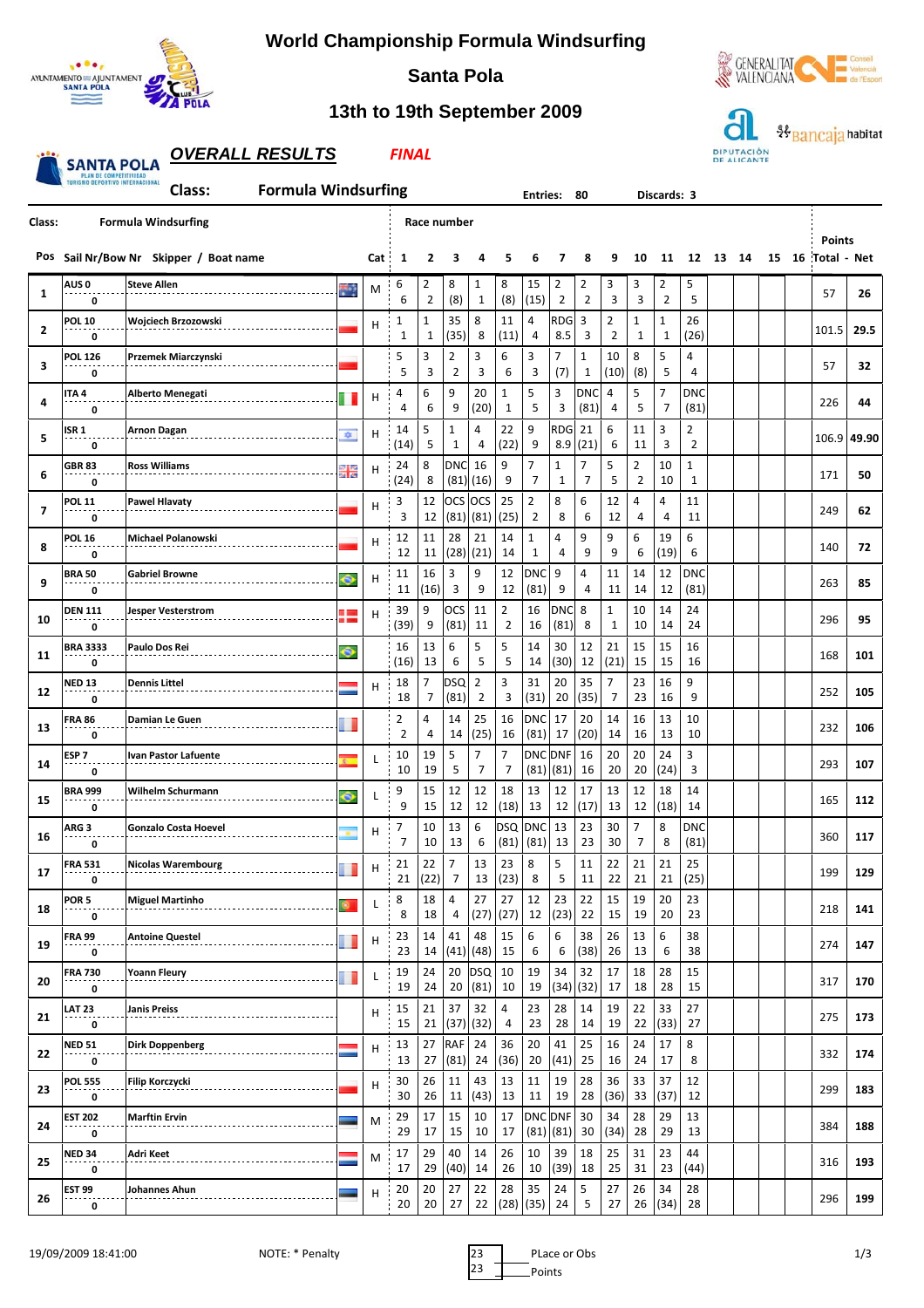| Class: | <b>Formula Windsurfing</b> |                                        |            |                |                    |                    | Race number        |                        |             |                    |                             |                    |                    |                 |                    |                    |          |  |  |                                  |     |
|--------|----------------------------|----------------------------------------|------------|----------------|--------------------|--------------------|--------------------|------------------------|-------------|--------------------|-----------------------------|--------------------|--------------------|-----------------|--------------------|--------------------|----------|--|--|----------------------------------|-----|
|        |                            | Pos Sail Nr/Bow Nr Skipper / Boat name |            | Cat            | 1                  | 2                  | 3                  | 4                      | 5           | 6                  | 7                           | 8                  | 9                  | 10              | 11                 |                    | 12 13 14 |  |  | <b>Points</b><br>15 16 Total Net |     |
| 27     | FRA 2<br>0                 | <b>Maxime Lhuillier</b>                |            | н              | 27<br>27           | 25<br>25           | 17<br>17           | 36<br>(36)             | 19<br>19    | 32<br>(32)         | 18<br>18                    | 19<br>19           | 32<br>(32)         | 32<br>32        | 30<br>30           | 21<br>21           |          |  |  | 308                              | 208 |
| 28     | <b>POL 320</b><br>0        | Lukas Konieczny                        |            | L              | 22<br>22           | 28<br>28           | 34<br>34           | 41<br>(41)             | 21<br>21    | 38<br>38           | <b>DNC</b><br>(81)          | 26<br>26           | 18<br>18           | 17<br>17        | 11<br>11           | <b>BFD</b><br>(81) |          |  |  | 418                              | 215 |
| 29     | <b>FRA 105</b><br>0        | <b>Aurelien Le Metayer</b>             |            | н              | 35<br>35           | ocs<br>(81)        | 23<br>23           | <b>DNC</b><br>(81)     | 42<br>(42)  | 18<br>18           | 15<br>15                    | 10<br>10           | 31<br>31           | 27<br>27        | 26<br>26           | 31<br>31           |          |  |  | 420                              | 216 |
| 30     | <b>DEN 11</b><br>0         | <b>Kasper Larsen</b>                   | . .        | н              | 32<br>32           | <b>DNC</b><br>(81) | 18<br>18           | 17<br>17               | 33<br>(33)  | 27<br>27           | 16<br>16                    | OCS<br>(81)        | 33<br>33           | 30<br>30        | 22<br>22           | 30<br>30           |          |  |  | 420                              | 225 |
| 31     | POL <sub>1</sub><br>0      | Lezek Rutkowski                        |            | L              | 25<br>25           | 36<br>(36)         | 19<br>19           | <b>OCS</b><br>(81)     | 31<br>31    | 28<br>28           | 22<br>22                    | 13<br>13           | <b>DSQ</b><br>(81) | 25<br>25        | 31<br>31           | 32<br>32           |          |  |  | 424                              | 226 |
| 32     | <b>AUS 120</b><br>0        | Sean O'Brien                           |            | н              | 28<br>28           | 23<br>23           | 29<br>29           | 54<br>(54)             | 37<br>37    | 24<br>24           | 11<br>11                    | <b>DNC</b><br>(81) | 24<br>24           | 29<br>29        | 41<br>(41)         | 35<br>35           |          |  |  | 416                              | 240 |
| 33     | <b>EST 44</b><br>0         | <b>Toomas Molder</b>                   |            | M              | 34<br>34           | 51<br>(51)         | 21<br>21           | 23<br>23               | 45<br>45    | DNC<br>(81)        | 27<br>27                    | 27<br>27           | 37<br>37           | 48<br>(48)      | 27<br>27           | 7<br>7             |          |  |  | 428                              | 248 |
| 34     | <b>ESP 16</b><br>0         | Pablo Ania Barrachina                  |            | L              | 40<br>40           | 42<br>(42)         | 16<br>16           | 15<br>15               | 29<br>29    | 42<br>(42)         | <b>DNC</b><br>(81)          | 24<br>24           | 29<br>29           | 38<br>38        | 36<br>36           | 22<br>22           |          |  |  | 414                              | 249 |
| 35     | <b>ESP 71</b><br>0         | Fernando Martinez del Cerro            |            | н              | 26<br>26           | 32<br>32           | 31<br>31           | 40<br>(40)             | 30<br>30    | 21<br>21           | 26<br>26                    | 37<br>37           | 39<br>(39)         | 43<br>(43)      | 38<br>38           | 18<br>18           |          |  |  | 381                              | 259 |
| 36     | <b>GBR 451</b><br>0        | Xavier Ferlet                          | 꾥          | ΜL             | 33<br>33           | 39<br>(39)         | 36<br>36           | 31<br>31               | 20<br>20    | 26<br>26           | 29<br>29                    | 34<br>34           | 23<br>23           | 37<br>37        | 45<br>(45)         | <b>BFD</b><br>(81) |          |  |  | 434                              | 269 |
| 37     | <b>POL 25</b><br>0         | <b>Hubert Morrztcki</b>                |            | н              | <b>BFD</b><br>(81) | ocs<br>(81)        | 10<br>10           | 38<br>38               | OCS<br>(81) | 81                 | DNC DNC<br>81               | 15<br>15           | 8<br>8             | 9<br>9          | 9<br>9             | 20<br>20           |          |  |  | 514                              | 271 |
| 38     | <b>FRA 752</b><br>0        | <b>Alexandre Gousin</b>                |            | L              | 44<br>44           | 38<br>38           | 22<br>22           | 18<br>18               | 34<br>34    | 17<br>17           | <b>DNC</b><br>(81)          | 39<br>39           | 28<br>28           | DNC DNC<br>(81) | (81)               | 39<br>39           |          |  |  | 522                              | 279 |
| 39     | <b>POL 13</b><br>0         | Jacek Piasecki                         |            | Y              | 36<br>36           | 30<br>30           | 24<br>24           | 35<br>35               | OCS<br>(81) | 37<br>37           | 32<br>32                    | 36<br>36           | 49<br>(49)         | 44<br>(44)      | 44<br>44           | 17<br>17           |          |  |  | 465                              | 291 |
| 40     | EST 24<br>0                | John Kaju                              |            | Υ              | 49<br>(49)         | 31<br>31           | 30<br>30           | 29<br>29               | 32<br>32    | 25<br>25           | <b>DNC</b>                  | 46<br>$(81)$ (46)  | 44<br>44           | 34<br>34        | 32<br>32           | 36<br>36           |          |  |  | 469                              | 293 |
| 41     | <b>POL 48</b><br>0         | <b>Wojtek Mroczynsky</b>               |            | Υ              | 38<br>38           | 43<br>(43)         | 46<br>(46)         | 37<br>37               | 39<br>39    | 46<br>(46)         | 35<br>35                    | 31<br>31           | 40<br>40           | 35<br>35        | 42<br>42           | 19<br>19           |          |  |  | 451                              | 316 |
| 42     | <b>NED 777</b><br>0        | <b>Teade De Jong</b>                   |            | Υ              | 46<br>46           | 48<br>(48)         | 25<br>25           | 19<br>19               | 24<br>24    | <b>DNC</b><br>(81) | <b>DNC</b><br>(81)          | 29<br>29           | 47<br>47           | 45<br>45        | 46<br>46           | 40<br>40           |          |  |  | 531                              | 321 |
| 43     | <b>EST 311</b><br>0        | Henri Kaar                             |            | L              | 45<br>(45)         | 35<br>35           | 33<br>33           | 28<br>28               | 35<br>35    | 43<br>(43)         | 33<br>33                    | 50<br>(50)         | 42<br>42           | 39<br>39        | 39<br>39           | 43<br>43           |          |  |  | 465                              | 327 |
| 44     | USA 4<br>0                 | <b>Steven Bodner</b>                   | 酉          | L,             | <b>DNF</b><br>(81) | 41<br>41           | 39<br>39           | 34<br>34               | 38<br>38    | 30<br>30           | 31<br>31                    | 54<br>(54)         | 45<br>45           | 47<br>(47)      | 40<br>40           | 34<br>34           |          |  |  | 514                              | 332 |
| 45     | <b>ITA 7777</b><br>0       | <b>Malte Reuscher</b>                  |            | н              | <b>DNC</b><br>(81) | 34<br>34           | 42<br>42           | 46<br>46               | 47<br>(47)  | 33<br>33           | 37<br>37                    | 48<br>(48)         | 35<br>35           | 36<br>36        | 25<br>25           | 47<br>47           |          |  |  | 511                              | 335 |
| 46     | NOR 4<br>0                 | <b>Magne Fronsdal</b>                  |            | L              | 48<br>48           | 45<br>45           | 26<br>26           | 45<br>45               | 48<br>48    | 29<br>29           | 40<br>40                    | 33<br>33           | 51<br>(51)         | 50<br>(50)      | 57<br>(57)         | 29<br>29           |          |  |  | 501                              | 343 |
| 47     | AUS <sub>8</sub><br>0      | <b>Brett Morris</b>                    | 56         | М              | 43<br>43           | 50<br>(50)         | (81)               | <b>DNC DNC</b><br>(81) | 40<br>40    | 34<br>34           | 25<br>25                    | 42<br>42           | 46<br>46           | 41<br>41        | 35<br>35           | 42<br>42           |          |  |  | 560                              | 348 |
| 48     | ESP 8<br>0                 | Juan Manuel Moreno Vega                | ×.         | L              | 37<br>37           | 40<br>40           | 50<br>50           | 26<br>26               | 53<br>53    | <b>DNC</b><br>(81) | 21<br>21                    | 41<br>41           | <b>RDG</b>         | 57<br>(57)      | 55<br>55           | <b>DNC</b><br>(81) |          |  |  | 591.2 372.2                      |     |
| 49     | <b>FRA 755</b><br>0        | Johann Malaper                         |            | н              | 42<br>42           | 37<br>37           | 48<br>48           | 51<br>(51)             | DNC<br>(81) | 36<br>36           | 36<br>36                    | 49<br>49           | 43<br>43           | 46<br>46        | 50<br>50           | 52<br>(52)         |          |  |  | 571                              | 387 |
| 50     | <b>NOR 110</b><br>0        | Kristian Olsen                         |            | М              | 52<br>52           | 55<br>(55)         | 53<br>53           | 57<br>(57)             | 43<br>43    | 39<br>39           | <b>DNC</b><br>(81)          | 47<br>47           | 48<br>48           | 42<br>42        | 52<br>52           | 33<br>33           |          |  |  | 602                              | 409 |
| 51     | <b>GBR 32</b><br>0         | <b>Richard Jones</b>                   | b le<br>医尿 | Υ              | 53<br>(53)         | 52<br>52           | 57<br>(57)         | 53<br>(53)             | 51<br>51    | 22<br>22           | 38<br>38                    | 44<br>44           | 50<br>50           | 49<br>49        | 53<br>53           | 51<br>51           |          |  |  | 573                              | 410 |
| 52     | ITA 7                      | <b>Massimo Masserini</b>               |            | G M            | 47<br>47           | 59<br>59           | 32<br>32           | 30<br>30               | 56<br>56    |                    | DNC DNC<br>$(81)$ $(81)$    | 53<br>53           | 53<br>53           | 53<br>53        | <b>OCS</b><br>(81) | 37<br>37           |          |  |  | 663                              | 420 |
| 53     | 0<br><b>GER 66</b><br>0    | Andy Abendroth                         |            | M <sub>H</sub> | 31<br>31           | 33<br>33           | <b>DNC</b><br>(81) | 47<br>47               | 55<br>55    |                    | DNC DNC 60<br>$(81)$ $(81)$ | 60                 | 41<br>41           | 40<br>40        | 48<br>48           | 65<br>65           |          |  |  | 663                              | 420 |
| 54     | <b>DEN 51</b><br>0         | <b>Thomas Svedsen</b>                  |            | M              | 55<br>55           | 44<br>44           | 56<br>(56)         | 42<br>42               | 44<br>44    | <b>DNF</b><br>(81) | <b>DNC</b> 45<br>(81)       | 45                 | 38<br>38           | 52<br>52        | 49<br>49           | 53<br>53           |          |  |  | 640                              | 422 |
| 55     | <b>FRA 32</b><br>0         | <b>Clément Bozec</b>                   |            | Υ              | 57<br>(57)         | 53<br>53           | 38<br>38           | 33<br>33               | 57<br>57    | 44<br>44           | 42<br>42                    | 52<br>52           | 58<br>(58)         | 62<br>(62)      | 56<br>56           | 50<br>50           |          |  |  | 602                              | 425 |
| 56     | <b>ITA 189</b><br>0        | <b>Maurizio Farigu</b>                 |            | Υ              | 51<br>51           | 49<br>49           | 45<br>45           | 39<br>39               | 46<br>46    |                    | DNC DNF<br>$(81)$ $(81)$    | 51<br>51           | 52<br>52           | 56<br>(56)      | 51<br>51           | 41<br>41           |          |  |  | 643                              | 425 |
| 57     | POL 0<br>0                 | <b>Piotr Pawlak</b>                    |            | L              | 41<br>41           | 47<br>47           | 59<br>59           | 49<br>49               | 59<br>59    | 41<br>41           | DNCOCS                      | $(81)$ $(81)$      | 60<br>60           | 61<br>(61)      | 43<br>43           | 48<br>48           |          |  |  | 670                              | 447 |